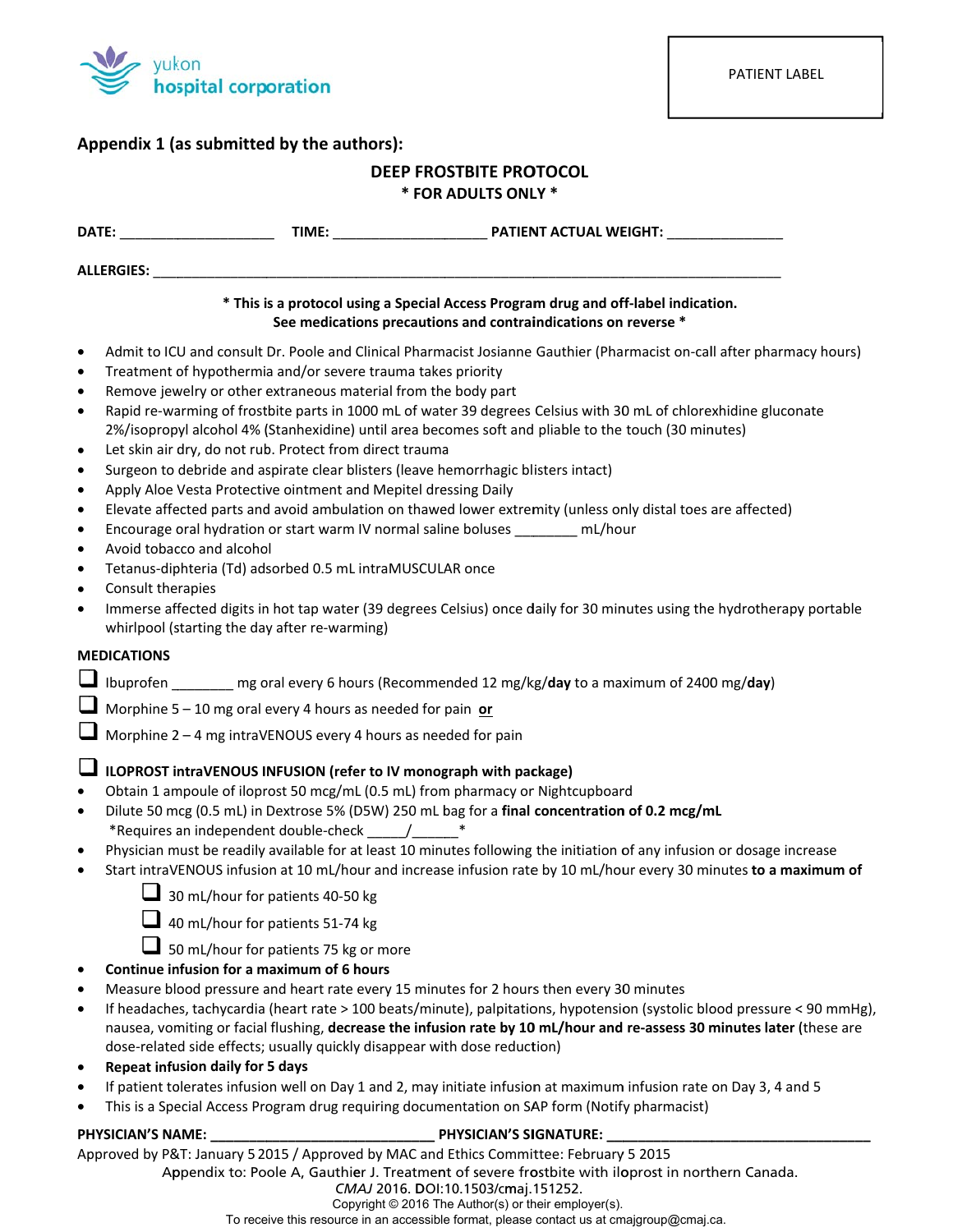

PATIENT LABEL

# DEEP FROSTBITE PROTOCOL \* FOR ADULTS ONLY \*

ALLERGIES: ALLERGIES:

# ALTEPLASE intraVENOUS INFUSION

- Alteplase must be initiated within 24 hours of rewarming (Day 1 only)  $\bullet$
- Using the 50 mg/mL vial, reconstitute alteplase per instructions on reverse to a final concentration of 1 mg/mL  $\bullet$
- Administer bolus, initial infusion and subsequent infusion per patient weight and chart below. Indicate time and initials
- See contraindications and administration instructions on reverse

|                                                                            | <b>Time</b> | <b>Initials</b> |
|----------------------------------------------------------------------------|-------------|-----------------|
| Alteplase 15 mg intraVENOUS bolus over 2 minutes then                      |             |                 |
| Alteplase 0.75 mg/kg intraVENOUS infusion over 30 minutes (max 50 mg) then |             |                 |
| Alteplase 0.5 mg/kg intraVENOUS infusion over 60 minutes (max 35 mg)       |             |                 |

| <b>Patient</b> | <b>Bolus</b> | Initial Infusion (over 30 minutes) |                 |              |                 | Subsequent Infusion (over 60 minutes) |              |
|----------------|--------------|------------------------------------|-----------------|--------------|-----------------|---------------------------------------|--------------|
| weight (kg)    | (mg)         | <b>Infusion</b>                    | <b>Infusion</b> | Volume to be | <b>Infusion</b> | <b>Infusion</b>                       | Volume to be |
|                |              | dose (mg)                          | rate (mL/hour)  | infused (mL) | dose (mg)       | rate (mL/hour)                        | infused (mL) |
| 41 to 42       | 15           | 31                                 | 62              | 31           | 21              | 21                                    | 21           |
| 43 to 44       | 15           | 32                                 | 64              | 32           | 22              | 22                                    | 22           |
| 45 to 47       | 15           | 34                                 | 68              | 34           | 23              | 23                                    | 23           |
| 48 to 49       | 15           | 36                                 | 72              | 36           | 24              | 24                                    | 24           |
| 50 to 51       | 15           | 38                                 | 76              | 38           | 25              | 25                                    | 25           |
| 52 to 54       | 15           | 39                                 | 78              | 39           | 26              | 26                                    | 26           |
| 55 to 56       | 15           | 41                                 | 82              | 41           | 27              | 27                                    | 27           |
| 57 to 58       | 15           | 43                                 | 86              | 43           | 28              | 28                                    | 28           |
| 59 to 60       | 15           | 44                                 | 88              | 44           | 29              | 29                                    | 29           |
| 61 to 63       | 15           | 46                                 | 92              | 46           | 30              | 30                                    | 30           |
| 64 to 65       | 15           | 48                                 | 96              | 48           | 32              | 32                                    | 32           |
| 66 to 67       | 15           | 50                                 | 100             | 50           | 33              | 33                                    | 33           |
| > 67           | 15           | 50                                 | 100             | 50           | 35              | 35                                    | 35           |

Start heparin within 1 hour of starting alteplase infusion  $\bullet$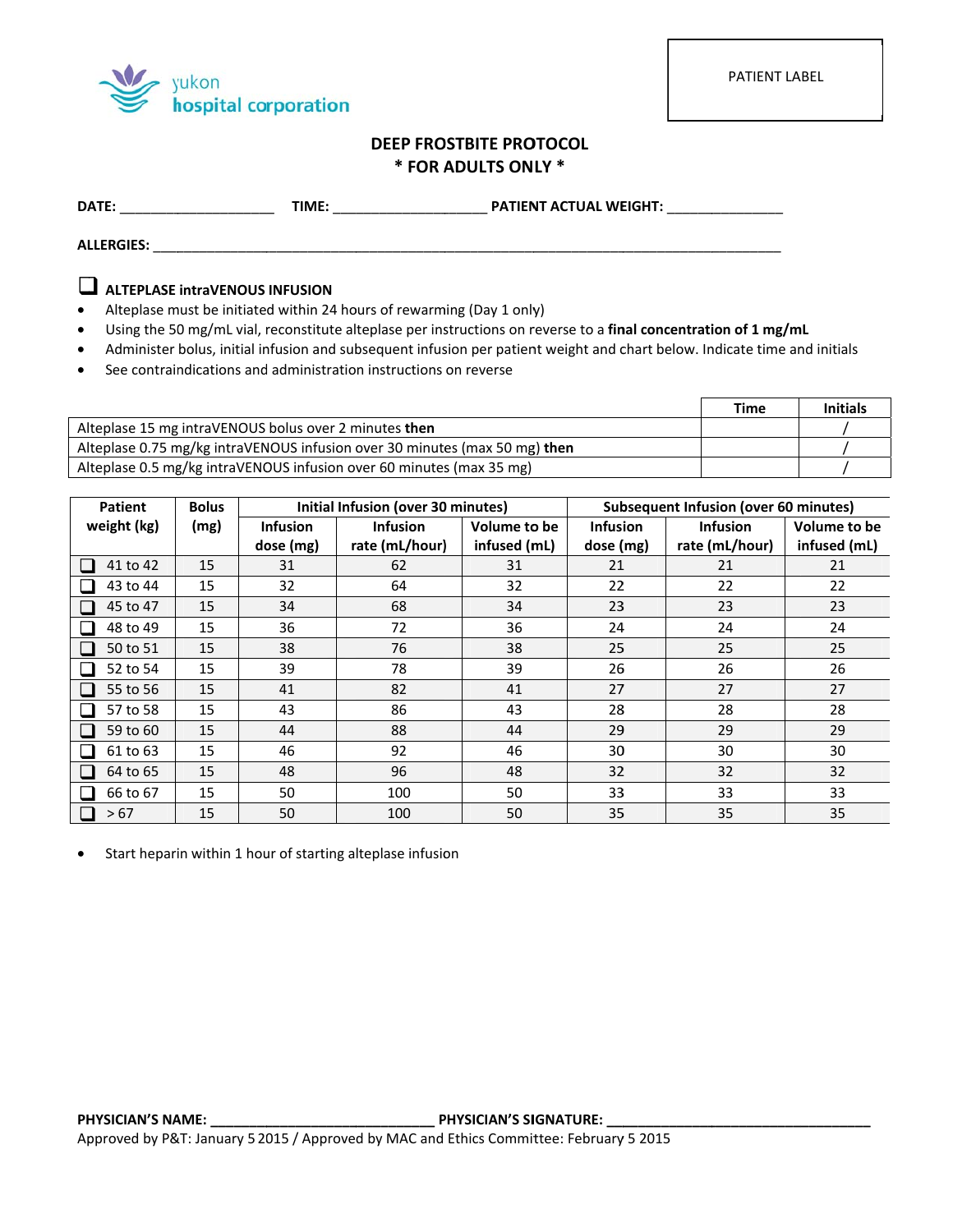

## **DEEP FROSTBITE PROTOCOL** \* FOR ADULTS ONLY \*

ALLERGIES: ALLERGIES: ALLERGIES: ALLERGIES: ALLERGIES: ALLERGIES: ALLERGIES: ALLERGIES: ALLERGIES: ALLERGIES: ALLERGIES: ALLERGIES: ALLERGIES: ALLERGIES: ALLERGIES: ALLERGIES: ALLERGIES: ALLERGIES: ALLERGIES: ALLERGIES: AL

# $\Box$  HEPARIN BOLUS AND INITIAL INFUSION

- Give Heparin concurrently with alteplase
- Administer bolus using heparin 1000 units/mL (10 mL) vial then initiate infusion using heparin 25 000 units (50 units/mL) in  $\bullet$ Dextrose 5% 500 mL pre-mixed bag per chart below. Indicate time and initials
- Then adjust heparin infusion based on PTT results. Document bolus and adjustments on Heparin Infusion Flowsheet

|                                                                                                 | Γime | Initials |  |
|-------------------------------------------------------------------------------------------------|------|----------|--|
| Heparin 60 units/kg intraVENOUS bolus STAT (max 4 000 units, rounded to nearest 500 units) then |      |          |  |
| Heparin 12 unit/kg/hour intraVENOUS initial infusion for 6 hours                                |      |          |  |

| Patient weight (kg)  | <b>Bolus (units)</b> | <b>Initial Infusion</b> |                         |
|----------------------|----------------------|-------------------------|-------------------------|
|                      |                      | Infusion dose (units)   | Infusion rate (mL/hour) |
| $\Box$<br>50 or less | 3000                 | 600                     | 12                      |
| $\Box$<br>51 to 61   | 3500                 | 700                     | 14                      |
| $\Box$<br>62 to 73   | 4000                 | 800                     | 16                      |
| O<br>74 to 82        | 4000                 | 900                     | 18                      |
| $\Box$<br>> 82       | 4000                 | 1000                    | 20                      |

## **Heparin infusion adjustment**

- Measure PTT 6 hours after initial bolus then adjust heparin per chart below for 24 hours  $\bullet$
- After 24 hours, use standard Heparin Protocol for 48 hours  $\bullet$

| <b>Patients</b>                       | <b>Dose</b>  | <b>PTT</b>           | <b>PTT</b>                            | <b>PTT</b>        | <b>PTT</b>        |
|---------------------------------------|--------------|----------------------|---------------------------------------|-------------------|-------------------|
| Weight (kg)                           | change       | $<$ 36 sec           | 36-45 sec                             | 46-60 sec         | 61 sec or greater |
| $26 - 35$                             | <b>Bolus</b> | 2400 units           | 1200 units                            | 1200 units        |                   |
|                                       | Rate         | $\uparrow$ 2 mL/hour | $\upharpoonright$ 2 mL/hour           | ↑1 mL/hour        |                   |
| $36 - 45$                             | <b>Bolus</b> | 3200 units           | 1600 units                            | 1600 units        |                   |
|                                       | Rate         | ົ 3 mL/hour          | 3 mL/hour                             | ↑1 mL/hour        |                   |
| $46 - 55$                             | <b>Bolus</b> | 4000 units           | 2000 units                            | 2000 units        |                   |
|                                       | Rate         | ↑4 mL/hour           | 3 mL/hour                             | ↑2 mL/hour        |                   |
| $56 - 65$                             | <b>Bolus</b> | 4800 units           | 2400 units                            | 2400 units        |                   |
|                                       | Rate         | ົ 5 mL/hour          | 4 mL/hour                             | 2 mL/hour         | No dose change    |
| $66 - 75$<br>$\overline{\phantom{a}}$ | <b>Bolus</b> | 5600 units           | 2800 units                            | 2800 units        |                   |
|                                       | Rate         | 6 mL/hour            | 4 mL/hour                             | 3 mL/hour         |                   |
| $76 - 85$                             | <b>Bolus</b> | 6400 units           | 3200 units                            | 3200 units        |                   |
|                                       | Rate         | ົ 6 mL/hour          | ົ 5 mL/hour                           | ົ 3 mL/hour       | Therapeutic-      |
| $86 - 95$<br>ப                        | <b>Bolus</b> | 7200 units           | 3600 units                            | 3600 units        |                   |
|                                       | Rate         | ↑7 mL/hour           | $\mathrel{\upharpoonright}$ 5 mL/hour | ↑4 mL/hour        |                   |
| $96 - 105$                            | <b>Bolus</b> | 8000 units           | 4000 units                            | 4000 units        |                   |
|                                       | Rate         | ົ 8 mL/hour          | $\uparrow$ 6 mL/hour                  | ↑4 mL/hour        |                   |
| $106 - 115$                           | <b>Bolus</b> | 8800 units           | 4400 units                            | 4000 units        |                   |
|                                       | Rate         | ↑9 mL/hour           | $\uparrow$ 6 mL/hour                  | ↑5 mL/hour        |                   |
| NEXT PTT DUE                          |              | <b>IN 6-8 HRS</b>    | <b>IN 6-8 HRS</b>                     | <b>IN 6-8 HRS</b> | NEXT A.M.         |

#### PHYSICIAN'S NAME: \_\_

\_\_\_\_ PHYSICIAN'S SIGNATURE: \_\_

Approved by P&T: January 5 2015 / Approved by MAC and Ethics Committee: February 5 2015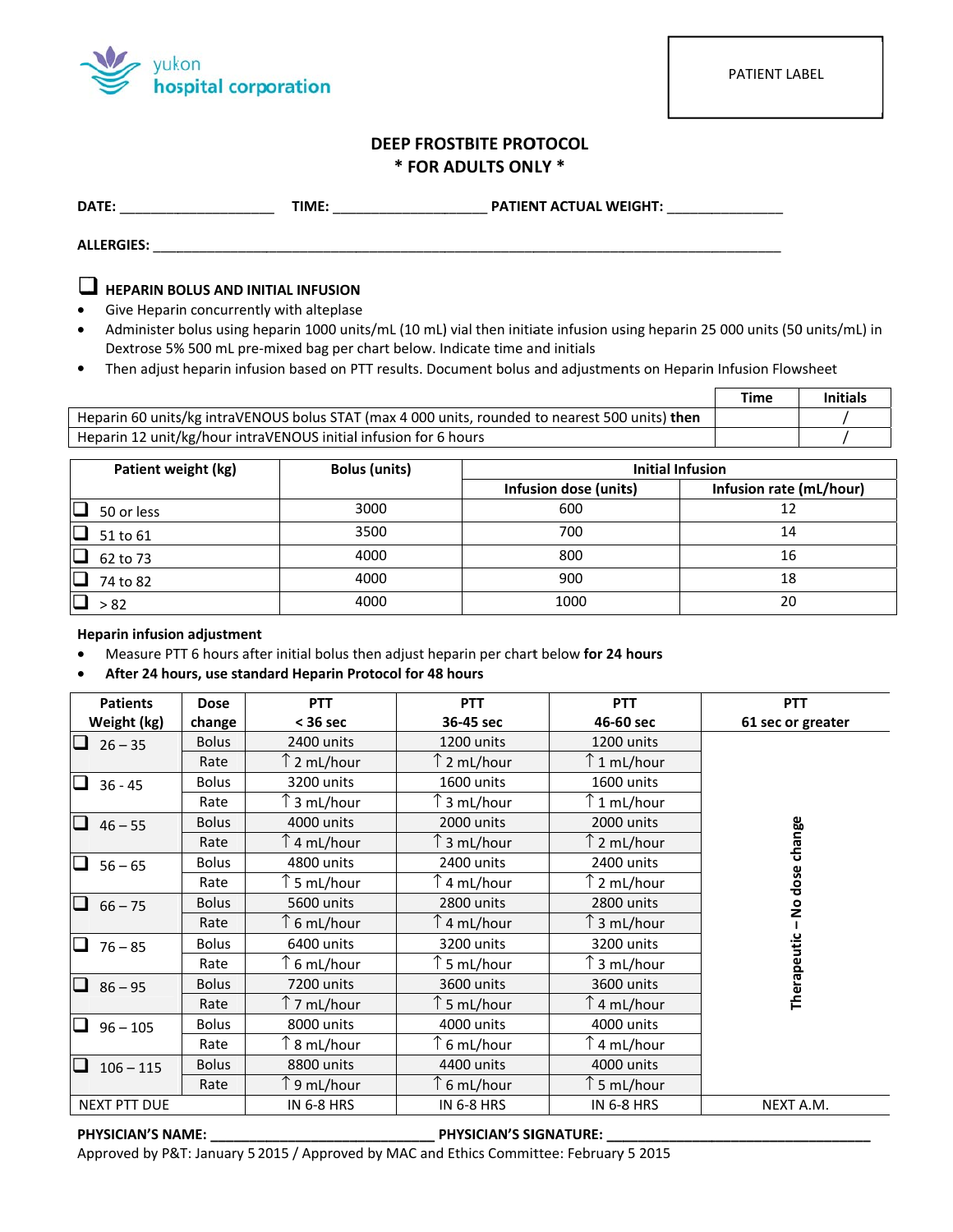PATIENT LABEL



## **ADDITIONAL INFORMATION FOR PRESCRIBERS AND NURSES**

#### **Iloprost contraindications**

- Pregnancy, lactation  $\bullet$
- Conditions where the effect of iloprost on platelets might increase risk of hemorrhage (e.g. active peptic ulcers, trauma, intracranial hemorrhage)
- Severe coronary heart disease or unstable angina  $\bullet$
- Myocardial infarction within the last 6 months  $\bullet$
- Acute or chronic congestive heart failure (NYHA II-IV)  $\bullet$
- $\bullet$ Severe arrhythmias
- $\bullet$ Suspected pulmonary congestion

### **Iloprost special precautions**

- Surgery should not be delayed in patients requiring urgent amputation (e.g. in infected gangrene)  $\bullet$
- $\bullet$ Iloprost elimination is reduced in patients with hepatic dysfunction and in patients with renal failure requiring dialysis
- In patients with low blood pressure, care should be taken to avoid further hypotension and patients with  $\bullet$ significant heart disease should be closely monitored
- Monitor for possible orthostatic hypotension in patients getting up from the lying to an upright position after the  $\bullet$ end of administration
- For patients with a cerebrovascular event (e.g. transient ischemic attack, stroke) within the last 3 months, a  $\bullet$ careful benefit-risk evaluation should be undertaken
- Currently only sporadic reports of use in children and adolescents are available  $\bullet$
- $\bullet$ The perivascular infusion of undiluted iloprost can lead to local changes at the injection site
- Oral ingestion and contact with mucous membranes must be avoided. On contact with the skin, iloprost may  $\bullet$ provoke long-lasting erythema

Reference: Schering Company Core Data Sheet (provided by Bayer December 2014)